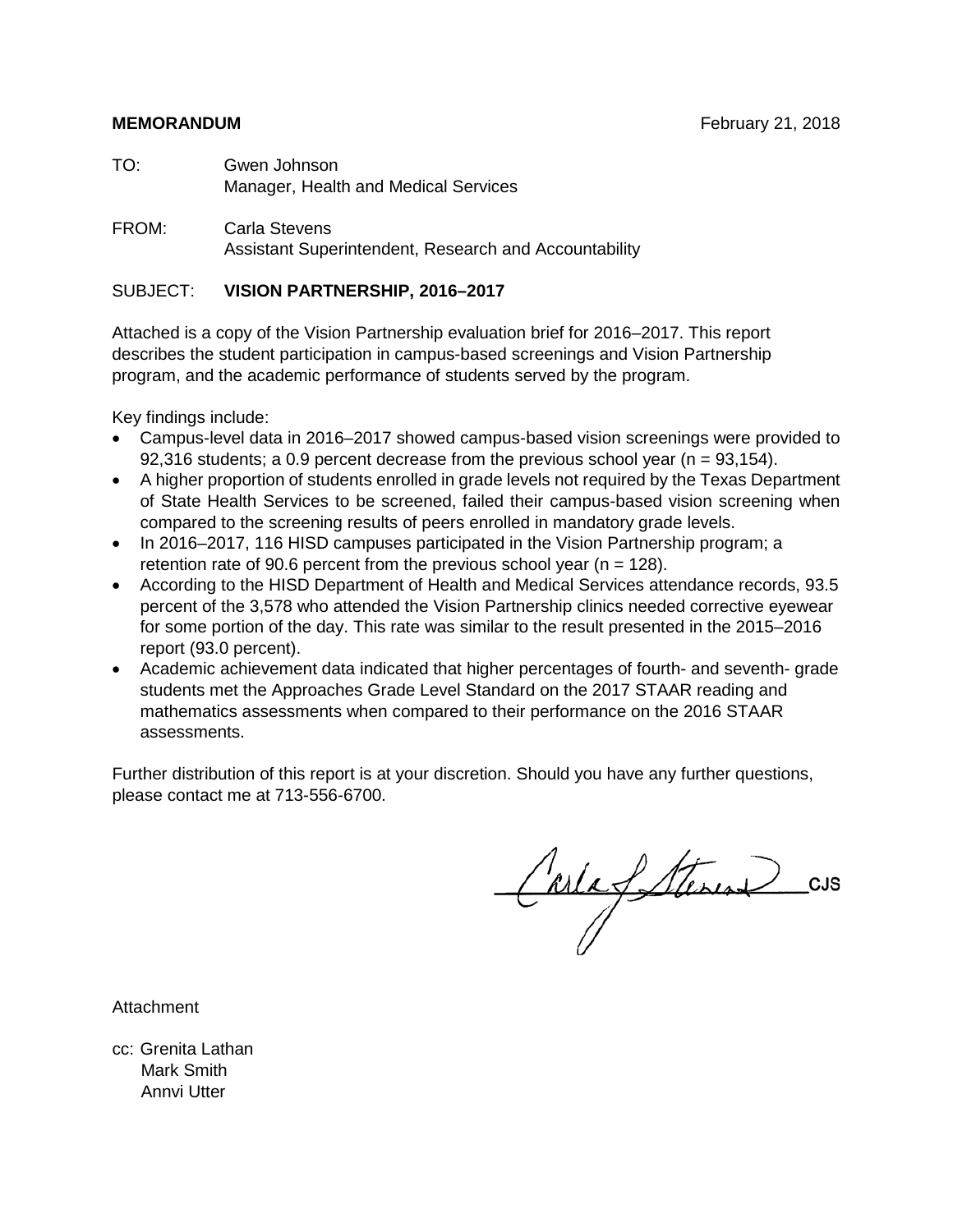

# *Title I, Part A Vision Partnership, 2016*–*2017*

### **By: Sara Spikes, PhD**

*During the 2016*–*2017 school year, the Vision Partnership program provided vision services to approximately 3,353 students enrolled in the Houston Independent School District. This evaluation brief describes HISD students*' *participation in campus-based screenings and the Vision Partnership, and the academic achievement of students served by the program in the 215*–*2016 school year. Students*' *academic achievement was measured on the 2016 and 2017 spring 3*–*8 STAAR reading and mathematics assessments. Results indicate that a higher proportion of students enrolled in grade levels not required by the Texas Department of State Health Services to be screened failed their campus-based vision screen when compared to the results of peers enrolled in mandatory grade levels. Academic achievement data indicated that higher percentages of fourth- and seventh- grade students met the Approaches Grade Level Standard on the 2017 STAAR reading and mathematics assessments when compared to their performance on the 2016 STAAR assessments.* 

## **Background**

 Researchers indicate that a critical component of a strong academic achievement foundation is healthy vision (Chu, Huang, Barnhardt, & Chen, 2015; Basch, 2011). However, vision impairments are the fourth most common disability in the United States and the most prevalent handicapping condition during childhood (American Optometric Association [AOA], 2017). Vision problems can affect a child's normal development, academic achievement, social interactions, and self-esteem (AOA, 2017). Findings from a nationally representative sample of more than 48,000 youth indicated that about one in five children experience a vision problem during their school years, with lowincome and non-White youth at greater risk for having unmet vision needs (Basch, 2011). This is a particularly important consideration for the Houston Independent School District (HISD), as the majority of students enrolled in 2016–2017 (at least 75 percent) were identified as economically disadvantaged and an ethnic minority (Houston Independent School District [HISD], 2017a, p. 14).

 "The total economic cost of vision loss and eye disorders among children younger than 18 years of age in 2012 was estimated to be \$5.9 billion" (Wittenborn, Zhang, Feagan, et al. as cited in AOA, 2017). Because children require an array of visual abilities to navigate and achieve excellence in their daily lives, vision screening for school-age children continues to be a crucial investment of time, energy, and money (AOA cited in the Houston Independent School District [HISD], 2017b, p. 20). It is important to identify vision problems early and put in place corrective measures that will allow children the opportunity to see clearly (Centers for Disease Control and Prevention [CDC], 2017). The Vision Partnership initiative was developed as a concerted collaborative approach to eliminate healthrelated barriers to follow-up vision care for the most needy students; an important strategy to prevent the impact of vision-related learning problems on the educational outcomes of Houston-area students (HISD, 2017b).

# **Overview of the Vision Partnership Initiative**

 Vision Partnership, also known as 'See to Succeed', is an initiative that addresses the vision needs of schoolaged children whose families cannot afford eyecare services. Funded by the Houston Health Foundation, Vision Partnership (VP) provides eye examinations, consultations, and fittings for corrective eyewear at no cost to students and their families at VP clinics throughout the Houston area. Led by the Houston Department of Health and Human Services (HDHHS), Vision Partnership includes community partners such as the Essilor Foundation (Kids Vision for Life), the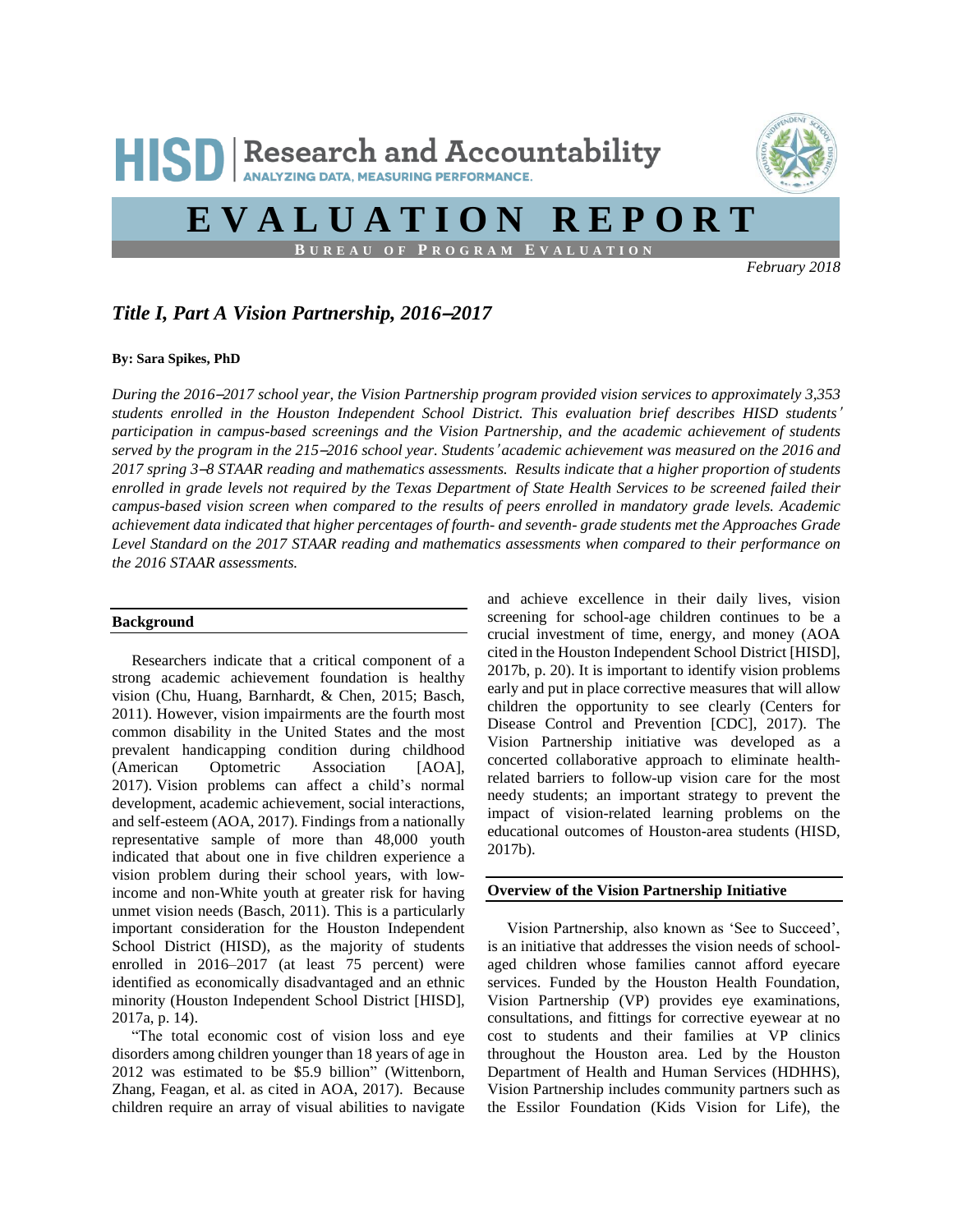University of Houston, Walmart, San Jacinto College, the Berkeley Eye Center, as well as private and public schools including HISD (Houston Health Foundation, 2017). Since 2011, the Vision Partnership initiative has provided over 47,000 eye exams and more than 43,000 pairs of glasses to Houston-area students (Houston Health Foundation, 2017).

# *HISD and Vision Partnership*

 Identification of HISD students who may benefit from participating in the Vision Partnership initiative begins with a campus-based vision screening. The Texas Department of State Health Services (TDSHS) Vision and Hearing Screening Program requires that all children enrolled for the first time in any public or private school must be screened or have a professional examination for possible vision and hearing problems. Students who must be screened annually include: children who are four years old by September 1, and students enrolled in kindergarten, first, third, fifth, and seventh grades. Teachers and parents who suspect their students/children are experiencing vision problems may also recommend a child for a vision screening at the child's enrolled campus.

 HISD nurses, campus staff, and community partners conduct vision screenings that consist of a distance acuity test for the right and left eyes. Vision test devices used at HISD campuses primarily include Sloan, Snellen, Tumbling E, and HOTV, with the latter two tests primarily administered to young children or individuals who have communication impairments. When the need for vision correction is determined, the district's nurses and health care professionals make student referrals to specialists for eye examinations, which are followed by professional treatment when needed. Regarding Vision Partnership participation, consent forms are sent home to the parents of students who either fail their campus-based vision screening or receive inconclusive results after rescreening by trained school staff.

 Students who participate in the Vision Partnership initiative receive transportation and supervision by HISD staff, at no cost to their parents. Each child receives a comprehensive vision examination that includes tests that evaluate the structure, function, and health of the eyes (AOA, 2017). Students who are identified as needing glasses for any portion of the day are given the opportunity to select their own frames during their visit to the VP clinic. Once their prescriptions have been filled, glasses are later delivered to students at their respective campuses.

# **Purpose**

 The aim of this report was to answer the following questions:

- 1. How many HISD students participated in campusbased vision screenings in 2016–2017?
- 2. How many HISD students participated in the Vision Partnership initiative in 2016–2017?
- 3. What were the differences in academic performance among students who received eyewear in 2015–2016 through the Vision Partnership initiative for two academic years (2015–2017)?

# **Methods**

# *Data Sources*

 Multiple data sources were used to evaluate students' participation in the Vision Partnership program. **Table 1** shows the data sources used in this report at the district-, school-, and student-levels. Data regarding *Vision Partnership participants* were collected at each level.

 *District-level measures*. Vision screening results during the 2015–2016 and 2016–2017 school years were obtained from the HISD Manager of Medical and Health Services. Reported by grade-level, these data were based on campus nurses' submissions to the Texas Department of State Health Services (TDSHS) Vision and Hearing Screening Program Child Health Reporting System. District-level variables pertaining to demographic characteristics were also obtained from the *HISD District and School Profiles, 2016–2017* report (HISD, 2017a, p. 14).

 *School-level measures*. Data regarding the number of HISD schools that participated in Vision Partnership and the number of corresponding clinic trips were collected, analyzed, and reported for the 2015–2016 and 2016– 2017 school years. This information was collected by the HISD Department of Health and Medical Services.

 *Student-level measures*. This report primarily used student information obtained from HISD data sources collected during the 2015–2016 and 2016–2017 school years (e.g., HISD Department of Health and Medical Services, HISD IBM Cognos Chancery, archival data and reports). Exceptions included the initial match of Houston Department of Health and Humans Services (HDHHS) close-out records (~3,578) to approximately 3,645 electronic student records logged by school nurses in 2016–2017. Electronic logs indicated the number of HISD students who returned signed consent forms in order to participate in the Vision Partnership initiative.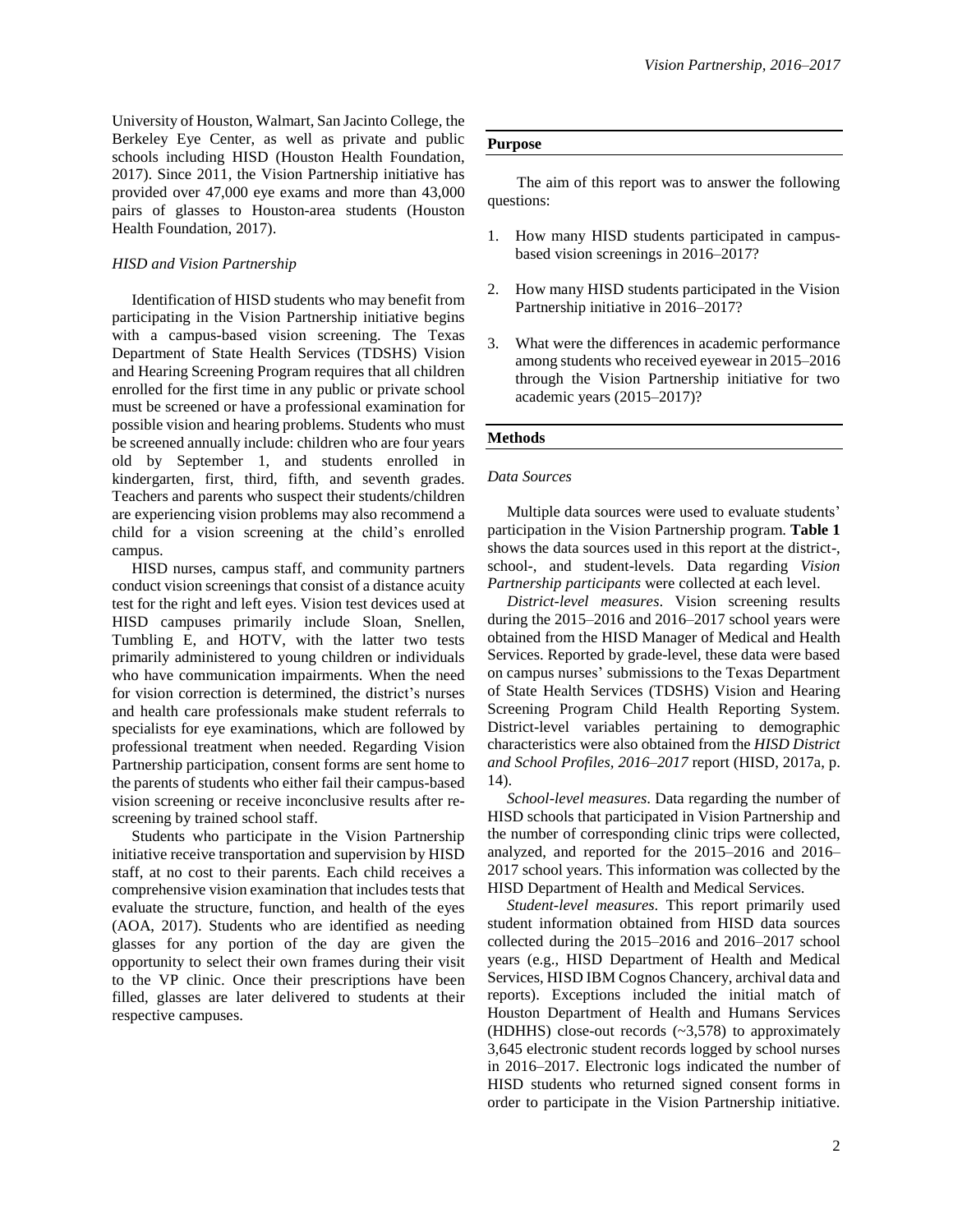Data matched between the two sources rendered approximately 3,353 unduplicated records for the 2016– 2017 school year; a decrease from the 4,007 unduplicated records rendered in 2015–2016.

| Table 1. Dimensions, variables and sources evaluated in the HISD<br>Vision Partnership report, 2016-2017 |                                                                                                                                                                                                                                                              |                                                                                                                                                                                                                                                                                                                 |  |  |  |
|----------------------------------------------------------------------------------------------------------|--------------------------------------------------------------------------------------------------------------------------------------------------------------------------------------------------------------------------------------------------------------|-----------------------------------------------------------------------------------------------------------------------------------------------------------------------------------------------------------------------------------------------------------------------------------------------------------------|--|--|--|
| Dimension                                                                                                | Variables                                                                                                                                                                                                                                                    | Source                                                                                                                                                                                                                                                                                                          |  |  |  |
|                                                                                                          | <b>District-level measures</b>                                                                                                                                                                                                                               |                                                                                                                                                                                                                                                                                                                 |  |  |  |
| Campus-based vision<br>screening participation<br>and outcomes                                           | Screened<br>Failed screening<br>$\bullet$<br>Referred<br>$\bullet$<br>Treated<br>$\bullet$<br>• No vision problem<br>• Mandatory                                                                                                                             | TDSHS<br>Vision<br>and<br>Hearing<br>Screening<br>Program Child Health<br>Reporting<br>System<br>$(2015 - 2017)$                                                                                                                                                                                                |  |  |  |
| Demographic<br>characteristics                                                                           | • Gender<br>• Race and ethnicity<br>Economically-<br>$\bullet$<br>disadvantaged<br>status<br>Special education<br>$\bullet$<br>eligibility status<br>English language<br>learner<br>At risk<br>• Grade                                                       | TDSHS Vision<br>and<br>Hearing<br>Screening<br>Program Child Health<br>Reporting<br>System<br>$(2016 - 2017)$<br>HISD<br>District<br>and<br>School Profiles, 2016-<br>2017 report                                                                                                                               |  |  |  |
| Partnership<br>Vision<br>participants                                                                    | Overall student<br>$\bullet$<br>count                                                                                                                                                                                                                        | HISD Department of<br>Health and Medical<br>Services (2012-2017)<br>Houston<br>Department<br>of Health and Human<br>Services (2012-2017)                                                                                                                                                                        |  |  |  |
|                                                                                                          | <b>School-level measures</b>                                                                                                                                                                                                                                 |                                                                                                                                                                                                                                                                                                                 |  |  |  |
| Partnership<br>Vision<br>participants                                                                    | School counts<br>$\bullet$<br>Clinic trips<br>$\bullet$                                                                                                                                                                                                      | HISD Department of<br>Health and Medical<br>Services (2015-2017)                                                                                                                                                                                                                                                |  |  |  |
|                                                                                                          | <b>Student-level measures</b>                                                                                                                                                                                                                                |                                                                                                                                                                                                                                                                                                                 |  |  |  |
| Partnership<br>Vision<br>participants<br>Demographic                                                     | Student counts<br>$\bullet$<br>Health screen<br>results<br>Health screen<br>vision solution<br>Gender<br>$\bullet$                                                                                                                                           | HISD Department of<br>Health and Medical<br>Services (2013-2017,<br>aggregate files)<br>HISD Department of<br>Health and Medical<br>Services (2016-2017,<br>electronic logs)<br>HISD IBM Cognos<br>Chancery (2015-2017)<br>Houston Department<br>of Health and Human<br>Services (2015-2017)<br>HISD IBM Cognos |  |  |  |
| characteristics<br>Academic<br>Performance                                                               | Race and ethnicity<br>$\bullet$<br>Economically-<br>disadvantaged<br>status<br>Special education<br>eligibility status<br>English language<br>learner<br>At risk<br>• Grade<br>• Percent of<br>students who met<br>the Approaches<br>Grade Level<br>Standard | Chancery (2016-2017)<br>HISD STAAR reading<br>and mathematics 2016<br>and 2017 databases<br>HISD<br>IBM Cognos<br>Chancery (2015–2016)                                                                                                                                                                          |  |  |  |

 *Demographic characteristics* of HISD students who participated in the Vision Partnership initiative in this report are listed in Table 1. Regarding at-risk status, HISD defines at-risk students as individuals who have an increased likelihood of dropping out of school.

 The *academic achievement* data of HISD students was measured and collected through the State of Texas Assessments of Academic Readiness assessment system (STAAR). During spring 2017, HISD third- through eighth-grade students were administered the STAAR 3– 8 reading and mathematics assessments in accordance with state mandates. Spanish versions of the assessments, as well as accommodations for students with disabilities, were also available for students.

 The vision health results were obtained from the 2015–2016 and 2016–2017 student cohorts from HISD IBM Cognos Chancery. Because student records could not confirm (a) when corrective eyewear was delivered to students, and (b) which students received corrective eyewear prior to taking the STAAR exams, performance analysis was not conducted for the 2016–2017 cohort. To address this limitation, the researcher compared the academic data of students who may have received glasses in the 2015–2016 school year, to their performance on the spring 2017 STAAR 3–8 assessments. However, because the majority of eighth graders were promoted to the ninth grade and transitioned to take the STAAR End-Of-Course assessments, this grade level was excluded from any further analysis.

 Archival databases indicated 4,007 students participated in Vision Partnership during the 2015–2016 academic year. This database was merged with HISD Cognos Chancery 2015–2016 to render 2,618 students. Approximately 70 percent of these students  $(n = 1,829)$ were enrolled in third through seventh grades. Health screen results flagged as 'Fail' and health screen vision solutions that were flagged as 'Glasses' or 'Contacts' were used as filter variables to render a count of 598 students who were examined and received vision correction. This data file was merged with the HISD STAAR reading and mathematics 2016 and 2017 databases to render approximately 406 student records retained for performance analyses.

 Additionally, qualitative data was captured from two school nurses who agreed to participate in an interview regarding their experiences and perspectives about the Vision Partnership initiative during the 2016–2017 school year. Because interview data was limited, caution was exercised during the interpretation of information provided.

#### *Data analysis*

 Frequency analyses were used to determine the overall number of students who participated in the Vision Partnership initiative during the 2016–2017 school year.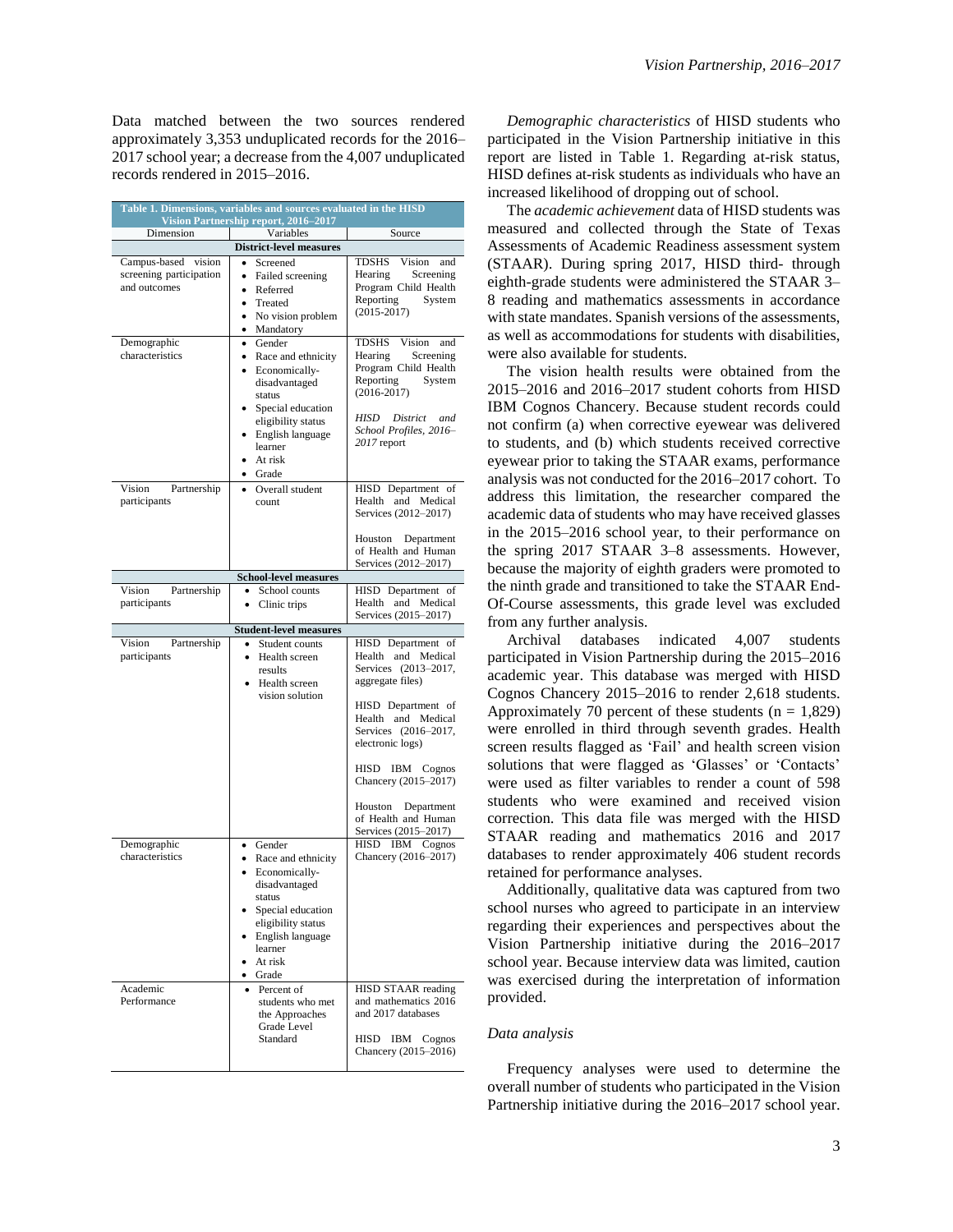Frequency analyses were also used to compare the percentages of the 2015–2016 student cohort who met the Approaches Grade Level standard on the 2016 and 2017 STAAR reading and mathematics assessments, by respective grade level. Because a number of students who participated in VP during 2015–2016 received their glasses within the same semester as the 2016 STAAR assessments, HISD researchers decided to consider an additional year of performance data specific to this cohort to identify any trends that may have emerged.

 The *2016–2017 Campus-based Vision Screenings and Vision Partnership Interview* was administered to school nurses who agreed to participate in this study. Content analysis was conducted on the qualitative responses provided during the interviews. Feedback collected on the survey are presented in the Results section of this report.

## *Data Limitations*

HISD IBM Cognos Chancery databases either had inconsistent or missing data regarding students who were flagged as (a) Vision Partnership participants, (b) "Failed" their vision screen, or (c) needing "Glasses" or "Contacts". The student information system also d=id not provide a method to record if a child received corrective eyewear. Therefore, datasets for many of the students who either did or did not need vision correction were incomplete. This deficit precluded the ability to compare differences in outcomes between program participants who received vision correction and program participants who did not need vision correction.

 Disaggregate data obtained from HDHHS when collapsed did not match aggregate results also reported by the agency. As such, discrepancies in the number of students who participated in the Vision Partnership Initiative are apparent in this report.

 According to the previous Vision Partnership, 2015– 2016 report, twelve Vision Partnership participants took a total of 17 STAAR End-of-Course exams (HISD, 2017b). However, because preliminary analysis of this subgroup in 2016–2017 resulted in sample sizes of less than five Vision Partnership participants, follow-up of this student group in the areas of Algebra 1, Biology, English I, English II, and U.S. History was not conducted in this report.

#### **Results**

*How many HISD students participated in campus-based vision screenings in 2016–2017?*

 According to **Figure 1**, data reported to the Texas Department of State Health Services (TDSHS) by the HISD Department of Health and Medical Services showed that in 2016–2017, 92,316 HISD students in grades prekindergarten through twelfth received a vision screening at their campus; a 0.9 percent decrease from the previous school year ( $n = 93,154$ ). Decreases in both the number of students who failed their campus-based vision screening and the numbers of students who received a referral for a comprehensive eye examination were also observed in 2016–2017 from the previous school year (see Figure 1).





i





 Results in **Figure 2** show that approximately 91.0 percent of students screened in both 2015–2016 and 2016–2017 were enrolled in grade levels that required mandatory vision screenings by law during the school year. Increases in both the proportions of students enrolled in mandatory grade levels who either failed their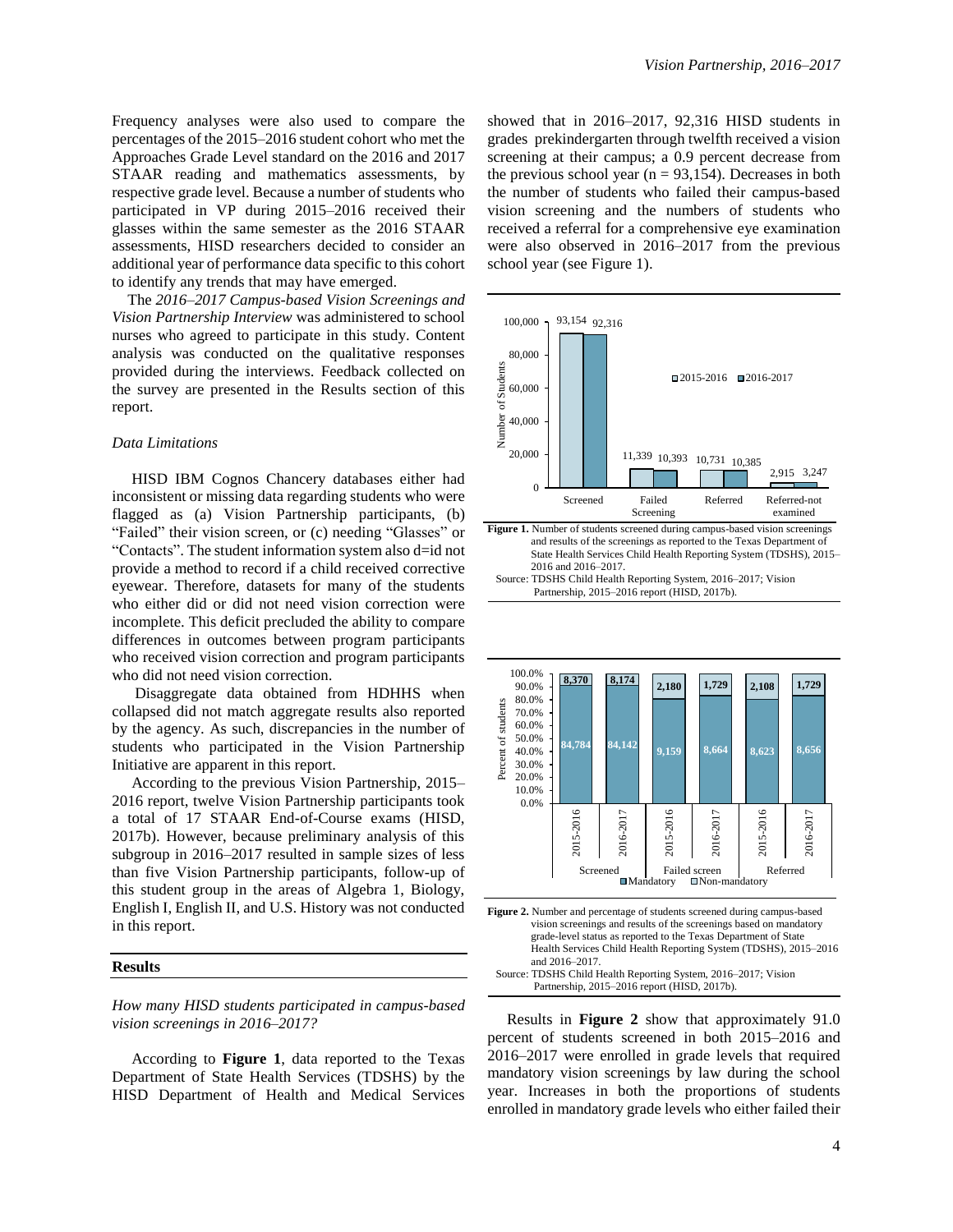campus-based vision screening (from 80.8 percent to 83.4 percent) or received a referral for a comprehensive eye examination (from 80.4 percent to 83.4 percent) were also observed in 2016–2017 from the previous school year (see Figure 2).



 However, **Figure 3** also shows that a higher proportion of students enrolled in grades that did not require mandatory vision screenings failed their campusbased vision screen when compared to peers enrolled in mandatory grade levels (26.0 percent vs. 10.8 percent, 2015–2016; 21.2 percent vs. 10.3 percent, 2016–2017). This finding was unsurprising as these students were more likely to have been referred by either a teacher or parent to get a campus-based vision screen. <sup>"</sup>



**Figure 4.** Number of students reported to have either received treatment or determined to not have a vision problem following campus-based vision screenings as reported to the Texas Department of State Health Services (TDSHS) Child Health Reporting System, 2013–2014 to 2016–2017. Source: TDSHS Child Health Reporting System, 2016–2017; Vision Partnership report, 2015–2016 (HISD, 2017b).

 Note. In 2016–2017, the students who transferred out of the district before the end of the year were removed from the number of students who were reported to receive treatment  $(n = 404)$ .

 Results in **Figure 4** show a decrease in both the number and proportion of HISD students who were treated by vision professionals in 2016–2017 (6,203 of 6,734; 92.1 percent) than in 2015–2016 (6,994 of 7,411; 94.3 percent) as reported to TDSHS. The 2016–2017 school year also had the lowest number of students ( $n =$ 6,734) who were seen by an eyecare professional following a campus-based vision screening in the Houston Independent School District.

# *How many HISD students participated in the Vision Partnership initiative in 2016–2017?*

During 2016–2017, 116 HISD campuses participated in the Vision Partnership initiative; a retention rate of 90.6 percent from the previous school year ( $n = 128$ ). Data reported by HISD's Department of Health and Medical Services indicated that HISD participated in an estimated 132 visits to Vision Partnership clinics in 2016–2017 (see **Table 2**); a 10.8 percentage point decrease in clinic visits compared to 148 visits that occurred in 2015–2016 (HISD, 2017b, p. 12). Visits occurred during four designated timeframes: October 24– 28, December 12–13, February 6–10, and February 27– March 3 (HISD Department of Health and Medical Services, 2017).

| Table 2. HISD student attendance at Vision Partnership Clinics,<br>2015-2017 |           |                                     |           |  |
|------------------------------------------------------------------------------|-----------|-------------------------------------|-----------|--|
| <b>Total HISD Vision Clinic Trips</b>                                        |           | <b>Total HISD Students Examined</b> |           |  |
| $2015 - 2016$                                                                | 2016-2017 | 2015-2016                           | 2016-2017 |  |
| 148                                                                          | 132       | 3.668                               | 3.578     |  |

Source: HISD Health and Medical Services Vision Partnership Attendance data, 2016–2017; Vision Partnership, 2015–2016 report (HISD, January, 2017b).

 Attendance records archived by the HISD Department of Health and Medical Services indicated that approximately 3,578 HISD students participated in the Vision Partnership initiative in the 2016–2017 school year; a 2.5 percent decrease from the previous school year (see **Figure 5**). Of these students, 3,346 (93.5 percent) were identified during their visit to a Vision Partnership clinic to need corrective eyewear for some portion of the day. This rate was similar to results from  $\begin{bmatrix} 6,731 \\ 6,410 \end{bmatrix}$  6,994 **6.410 6,994 the 2015–2016 report year (93.0 percent, n** = 3,413).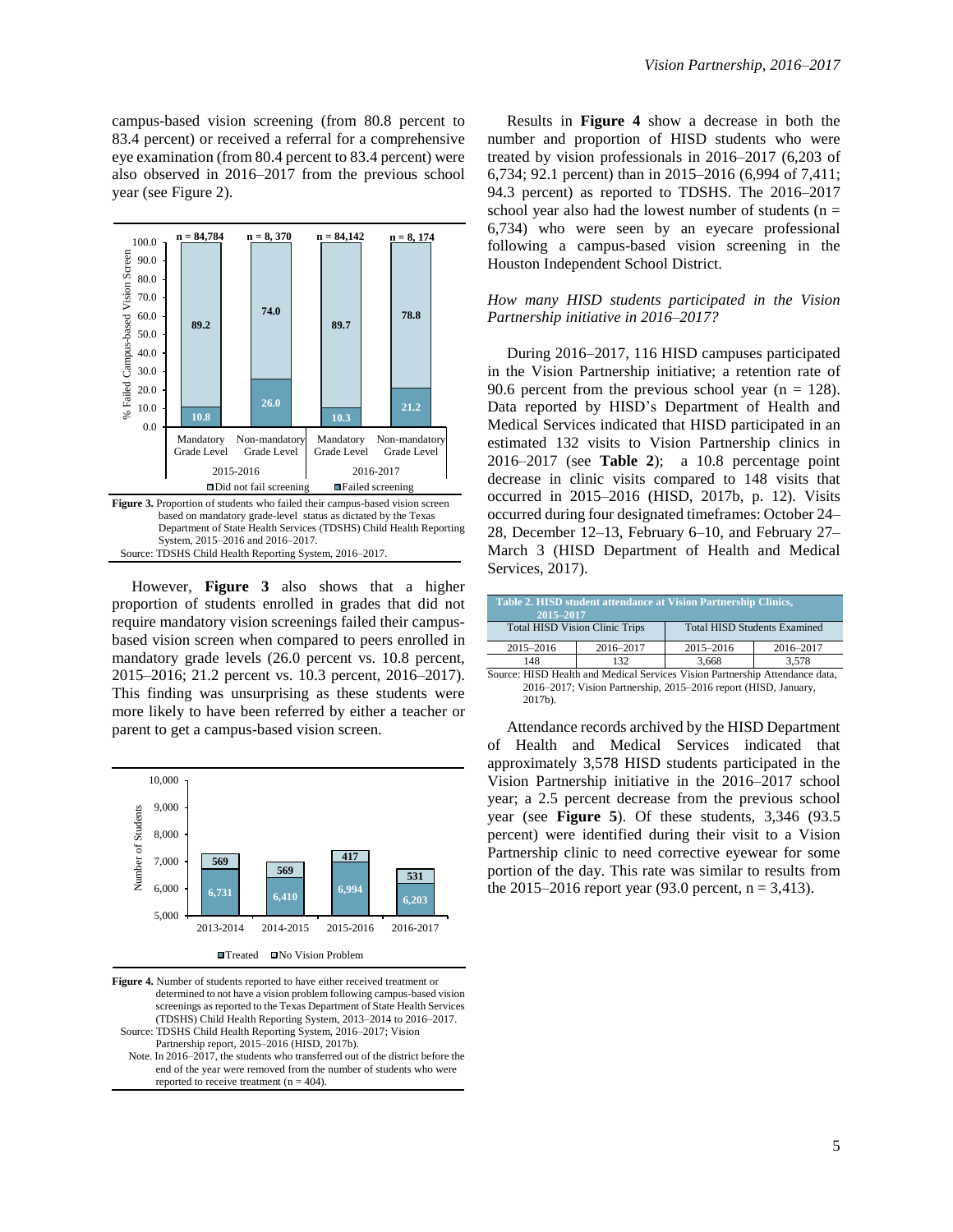

**Figure 5.** Number of students who were examined at a Vision Partnership clinic and determined to need vision correction, 2013–2014 to 2016–2017. Source: HISD Health and Medical Services Vision Partnership Attendance data, 2016–2017

 Results shown in **Table 3** indicated that the percentage of demographic characteristics of HISD students and Vision Partnership students matched in the HDHHS/HISD Cognos Chancery files ( $n = 3,353$ ; refer to Data Source section, p. 2-3) were relatively similar with regard to special education eligibility status. Similar trends were also noted among students identified as Hispanic or Other. An overrepresentation of students who were characterized as Female (56.8 percent), Black (31.6 percent), economically disadvantaged (90.3 percent), English Language Learners (ELL, 39.1 percent), or at risk (72.4 percent) was identified among

| <b>Table 3. Representation of HISD and Vision Partnership</b><br>participants by demographic characteristics, 2016–2017 |              |             |               |                                           |               |
|-------------------------------------------------------------------------------------------------------------------------|--------------|-------------|---------------|-------------------------------------------|---------------|
| Demographic<br><b>Characteristics</b>                                                                                   |              | <b>HISD</b> |               | <b>Vision Partnership</b><br>participants |               |
|                                                                                                                         |              | n           | $\frac{0}{0}$ | n                                         | $\frac{0}{0}$ |
| Overall Sample                                                                                                          |              | 215,408     | 100.0         | 3,353                                     | 100.0         |
|                                                                                                                         | Female       | 106,433     | 49.4          | 1,883                                     | 56.8          |
| Gender                                                                                                                  | Male         | 108,975     | 50.6          | 1,470                                     | 43.2          |
|                                                                                                                         | Asian        | 8,504       | 3.9           | 32                                        | 1.0           |
| Race $&$<br>Ethnicity                                                                                                   | <b>Black</b> | 51,681      | 24.0          | 964                                       | 31.6          |
|                                                                                                                         | Hispanic     | 133,979     | 62.2          | 2,270                                     | 64.9          |
|                                                                                                                         | White        | 18,484      | 8.6           | 70                                        | 2.0           |
|                                                                                                                         | Other        | 2,321       | 1.1           | 17                                        | 0.5           |
| Economically<br>disadvantaged <sup>1</sup>                                                                              |              | 166,108     | 77.1          | 3,027                                     | 90.3          |
| Gifted & Talented                                                                                                       |              | 32,533      | 15.1          | 382                                       | 11.4          |
| Special Education eligible                                                                                              |              | 15,144      | 7.0           | 266                                       | 7.9           |
| English Language<br>Learners                                                                                            |              | 68,579      | 31.8          | 1,324                                     | 39.1          |
| $At-Risk$                                                                                                               |              | 145,354     | 67.5          | 2,429                                     | 72.4          |

 Source: HISD Cognos Chancery, Vision Screening Records 2016–2017; Houston Department of Health and Human Services Vision Partnership Participation data, 2016-2017; *HISD District and School Profiles, 2016–2017* report, p. 14.

 Note. <sup>1</sup>Students identified as economically-disadvantaged qualify for free or reduced school lunch. Overrepresentation and underrepresentation of student participation in the Vision Partnership initiative is indicated by at least a +/-3.0 percentage-point difference from the HISD subgroup percent.

HISD students who participated in the Vision Partnership initiative during the 2016–2017 school year when compared to district-level percentages. An underrepresentation of students who were characterized as Male (43.2 percent), Asian (1.0 percent), White (2.0 percent), or Gifted and Talented (11.4 percent) was identified among students who participated in the Vision Partnership initiative in 2016–2017.

Results shown in **Table** 4 indicate that the percentages of HISD and Vision Partnership students were relatively similar for students enrolled in second, fourth, sixth, seventh, and eighth grades. An overrepresentation of students who participated in Vision Partnership occurred among HISD students who were enrolled in the first (13.3 percent), third (19.0 percent), and fifth (19.3 percent), grades. An underrepresentation of students was observed among the following grade levels: kindergarten (3.1 percent), and ninth through twelfth grade students.

| <b>Table 4. Representation of HISD and Vision Partnership</b><br>participants by grade level, 2016-2017 |         |               |                                           |               |  |
|---------------------------------------------------------------------------------------------------------|---------|---------------|-------------------------------------------|---------------|--|
| <b>Grade Level</b>                                                                                      |         | <b>HISD</b>   | <b>Vision Partnership</b><br>participants |               |  |
|                                                                                                         | n       | $\frac{0}{0}$ | n                                         | $\frac{6}{6}$ |  |
| <b>Overall Population</b>                                                                               | 215,408 | 100.0         | 3,353                                     | 100.0         |  |
| Prekindergarten                                                                                         | 14,644  | 6.8           | $\frac{d\mathbf{y}}{d\mathbf{x}}$         |               |  |
| Kindergarten                                                                                            | 16,535  | 7.7           | 106                                       | 3.1           |  |
| First                                                                                                   | 17,948  | 8.3           | 448                                       | 13.3          |  |
| Second                                                                                                  | 18,393  | 8.5           | 309                                       | 9.2           |  |
| Third                                                                                                   | 18,082  | 8.4           | 638                                       | 19.0          |  |
| Fourth                                                                                                  | 17,901  | 8.3           | 336                                       | 10.0          |  |
| Fifth                                                                                                   | 16,666  | 7.7           | 650                                       | 19.3          |  |
| Sixth                                                                                                   | 14,041  | 6.5           | 160                                       | 4.8           |  |
| Seventh                                                                                                 | 13,543  | 6.3           | 265                                       | 7.9           |  |
| Eighth                                                                                                  | 13,581  | 6.3           | 174                                       | 5.2           |  |
| Ninth                                                                                                   | 16,679  | 7.7           | 106                                       | 3.2           |  |
| Tenth                                                                                                   | 13,641  | 6.3           | 49                                        | 1.5           |  |
| Eleventh                                                                                                | 12,430  | 5.8           | 51                                        | 1.5           |  |
| Twelfth                                                                                                 | 11,090  | 5.1           | 53                                        | 1.6           |  |

 Source: HISD Cognos Chancery, Vision Screening Records 2016–2017; Houston Department of Health and Human Services Vision Partnership Participation data, 2016-2017; *HISD District and School Profiles, 2016–2017* report, p. 14.

 Note. Overrepresentation and underrepresentation of student participation in the Vision Partnership initiative is indicated by at least a +/-3.0 percentage-point difference from the HISD subgroup percent.

 \*A student must be five years of age by September 1 to participate in VP.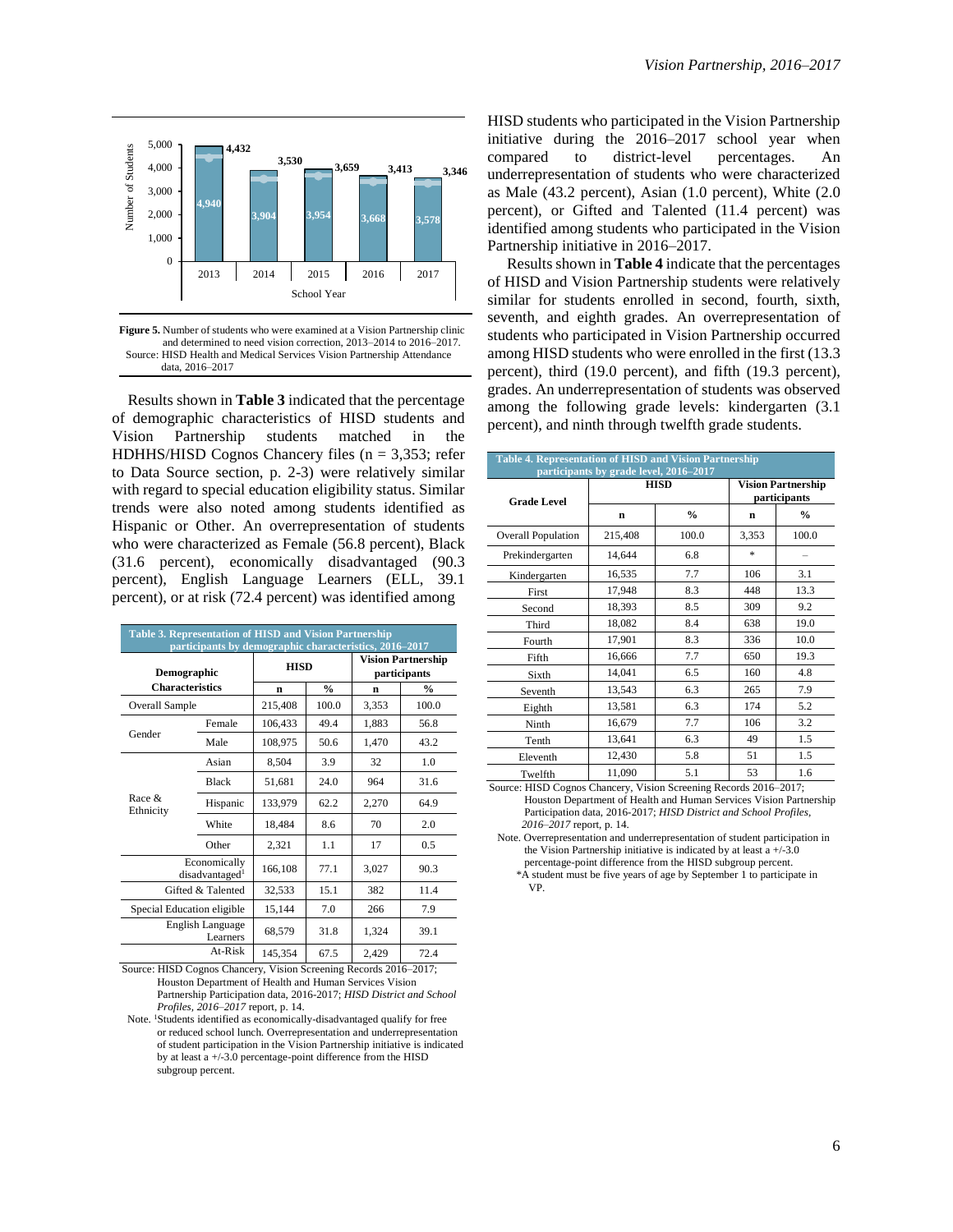*What were the differences in academic performance among students who received eyewear in 2015–2016 through the Vision Partnership initiative for two academic years (2015–2017)?*

The academic performance of the 2015–2016 HISD student cohort on the STAAR reading and mathematics assessments provides a context to consider the performance of program participants. Participating students were not matched to their districtwide peers because unidentified program participants were among the districtwide population. Therefore, the following performance results are not intended to be used to make causal inferences of the program's effectiveness at improving student performance in academic achievement.

| Table 5. Percentage of the 2015–2016 Vision Partnership participants<br>who met the 2016 and 2017 STAAR reading Approaches<br><b>Grade Level Standards (combined English and Spanish)</b> |                  |                                                                         |                      |                                          |  |
|-------------------------------------------------------------------------------------------------------------------------------------------------------------------------------------------|------------------|-------------------------------------------------------------------------|----------------------|------------------------------------------|--|
| 2015-2016<br><b>Cohort</b> by                                                                                                                                                             | # of<br>students | <b>STAAR Reading</b><br>% met Approaches Grade Level<br><b>Standard</b> |                      |                                          |  |
| <b>Grade</b> level                                                                                                                                                                        | tested           | 2016<br><b>STAAR</b>                                                    | 2017<br><b>STAAR</b> | Percentage<br>Point<br><b>Difference</b> |  |
| Third grade                                                                                                                                                                               | 104              | 64%                                                                     | 59%                  | $-5%$                                    |  |
| Fourth grade                                                                                                                                                                              | 40               | 75%                                                                     | 85%                  | $+10%$                                   |  |
| Fifth grade                                                                                                                                                                               | 178              | 62%                                                                     | 49%                  | $-13%$                                   |  |
| Sixth grade                                                                                                                                                                               | 42               | 48%                                                                     | 62%                  | $+14%$                                   |  |
| Seventh grade                                                                                                                                                                             | 82               | 73%                                                                     | 76%                  | $+3%$                                    |  |

 **Tables 5** and **6** are comparisons of the passing rates of Vision Partnership participants who met the 2016 and 2017 STAAR 3–8 Approaches Grade Level standard in reading and mathematics at respective grade levels. Results shown in Table 5 (p. 6) indicate a higher proportion of fourth-, sixth-, and seventh-grade students of the 2015–2016 cohort met the Approaches Grade Level Standard on the 2017 STAAR reading assessments. Sixth-grade students experienced the highest percentage-point increase at 14 percentage points. Fifth-grade and third-grade students experienced a decrease in the proportion of students who passed the STAAR reading, with fifth graders experiencing the largest deficit (13 percentage points).

| Table 6. Percentage of the 2015–2016 Vision Partnership participants<br>who met the 2016 and 2017 STAAR mathematics Approaches<br><b>Grade Level Standards (combined English and Spanish)</b> |                     |                                                                   |                      |                                                 |
|-----------------------------------------------------------------------------------------------------------------------------------------------------------------------------------------------|---------------------|-------------------------------------------------------------------|----------------------|-------------------------------------------------|
| 2015-2016                                                                                                                                                                                     | # of                | <b>STAAR Mathematics</b><br>% met Approaches Grade Level Standard |                      |                                                 |
| Cohort by<br><b>Grade level</b>                                                                                                                                                               | student<br>s tested | 2016<br><b>STAAR</b>                                              | 2017<br><b>STAAR</b> | Percentage<br><b>Point</b><br><b>Difference</b> |
| Third grade                                                                                                                                                                                   | 123                 | 68%                                                               | 76%                  | $+8%$                                           |
| Fourth grade                                                                                                                                                                                  | 40                  | 65%                                                               | 68%                  | $+3%$                                           |
| Fifth grade                                                                                                                                                                                   | 178                 | 80%                                                               | 61%                  | $-19%$                                          |
| Sixth grade                                                                                                                                                                                   | 42                  | 55%                                                               | 50%                  | $-5%$                                           |
| Seventh grade                                                                                                                                                                                 | 65                  | 60%                                                               | 74%                  | $+14%$                                          |

 With respect to Vision Partnership participants who met the Approaches Grade Level Standard on the 2016 and 2017 STAAR mathematics assessments (see Table 6), results indicate that a higher proportion of third-, fourth- and seventh-grade students of the 2015–2016 cohort met the Approaches Grade Level Standard on the 2017 STAAR mathematics assessments. Seventh-grade students experienced the highest percentage-point increase (14 percentage points). Fifth-grade and sixthgrade students experienced a decrease in the proportion of students who met the Approaches Grade Level standard the following year on the 2017 STAAR mathematics assessments, with fifth graders experiencing the largest deficit (19 percentage points).

### *Perspectives about the Vision Partnership*

 Similar to data collected from the previous report (HISD, 2017b), staff participants were generally satisfied with the Vision partnership, and anticipated continuing their participation through the next school year. However, insufficient time and staff to screen students and record data continues to be a concern voiced in interviews. Interview data also suggested an increase in the unmet needs of immigrant students, particularly among children of undocumented parents. Details in the interview suggest that because of recent changes in immigration law, undocumented parents may be too frightened to provide accurate information on VP consent forms, or follow-up with referrals with a health professional in fear of being tracked down, deported and separated from their children. As such, immigrant children were less likely, along with other underrepresented subgroups, to benefit from the Vision Partnership.

#### **Conclusions**

 Good vision health is vital to childrens' daily lives and their academic success. However, vision impairments continue to present barriers to children reaching their full potential, particularly among economicallydisadvantaged and ethnic minority students (Basch, 2011). The Houston Independent School District's alliance with the Vision Partnership initiative is paramount in eliminating a vision-related barrier that could impede children' motivation and ability to learn (Morsey & Rothstein as cited in Houston Independent School District [HISD], 2017c). Although the number of schools that participated in VP during  $2016-2017$  (n = 116) decreased from the previous school year ( $n = 128$ ), a negligible decrease (2.5 percent) in the overall VP participant count indicates an improvement in recruitment efforts among the 2016–2017 participating schools. It is recommended that the district continues to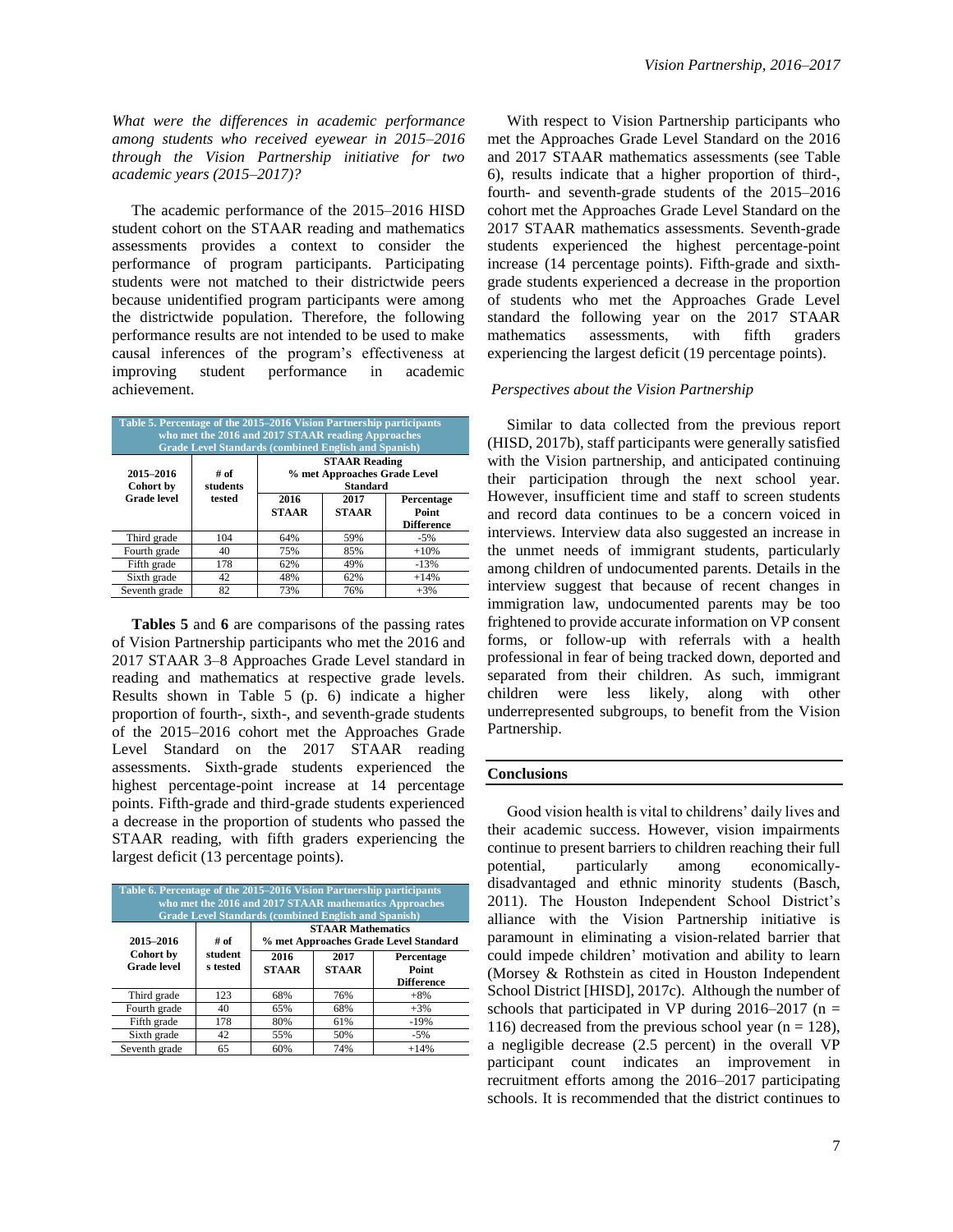support participating schools to improve school retention rates and students access to VP programming.

 Results shown in Figure 3 indicated that a higher proportion of students enrolled in grade levels not required by Texas law to be screened  $(2<sup>nd</sup>, 4<sup>th</sup>, 6<sup>th</sup>, 8<sup>th</sup>)$ through  $12<sup>th</sup>$  grades) failed their campus-based vision screening when compared to peers enrolled in mandatory grade levels. These findings suggest that these students were more likely to either have a supporting adult (parent, teacher) or the self-advocacy skills to express their vision needs to relevant campus staff. Unfortunately, other students enrolled in non-mandatory grades may not possess the self-advocacy skills or receive external support to approach a campus staff about a vision screen. It is recommended that enhanced access to information regarding vision health and accessibility be made available to all HISD students and their families. The HISD Department of Health and Medical Services may also consider coordinating efforts with Vision Partnership to address the vision needs of HISD students who are enrolled at nonparticipating HISD campuses. This may include a renewed focus to increase recruitment efforts of nonparticipating campuses.

 Furthermore, the enhancement of follow-up efforts is also recommended for students with vision needs. This will be particularly important for young students who may not be aware that they are experiencing a vision problem. Early vision health intervention during "the first six years of life are critical in the development of good eyesight" (AOA, 2017, p. 1), and will impact young children's school readiness and their experiences with the world. Students with disabilities will also benefit from follow-up from both the school and the VP clinic as the impact of their condition may hinder their ability to either communicate their vision needs or participate fully during a vision examination. Follow-up with the families of students with disabilities will also provide them access to information regarding professionals who are trained to work with students with disabilities, as well receive information about which vision testing devices are appropriate for their child.

 Performance data indicated that higher percentages of fourth- and seventh-grade students from the 2015–2016 cohort met the Approaches Grade Level Standard on both the 2017 STAAR reading and mathematics assessments, when compared to their performance on the STAAR assessments the previous year. Conversely, fifth grade students experienced declines in reading and mathematics on the STAAR exams. However, because only approximately eleven percent of 4,007 students were identified for inclusion in the performance analysis conducted for this study, caution should be exercised in the interpretation of these results and causal claims should not be made.

 In conclusion, similar to information presented in the previous report (HISD, 2017b), insufficient time and staff to screen students continues to be a concern voiced by participating staff. It is recommended that there is enhanced administrative support for school nurses to be provided sufficient assistance to conduct vision screenings, which is the starting point for students to be directed to receive Vision Partnership services. Inconsistencies in documentation at the school and organization levels continue to present challenges to perform both descriptive and causal analyses relative to the program's impact on students' achievement. It is recommended that HISD and members of the VP alliance coordinate efforts to streamline and triangulate documentation and define student variables, such as distinguishing students who need glasses from students who actually received their glasses. Efforts are currently underway between the HISD Department of Health and Medical Services and the University of Houston as they collaborate to address documentation concerns, and evaluate the VP in future reports.

# **References**

- American Optometric Association. (2017). Evidencebased clinical practice guideline: Comprehensive pediatric eye and vision examination. Retrieved from http://aoa.uberflip.com/i/807465-cpg-pediatric-eyeand-vision-examination
- Basch, C. (2011). Healthier students are better learners: A missing link in school reforms to close the achievement gap. Equity matters: Research review No. 6. A Research Initiative of the Campaign for Educational Equity, Teachers College, Columbia University. Retrieved from [http://www.equitycampaig](http://www.equitycampaig/) n.org/i/a/document/12557\_EquityMattersVol6\_Web0 3082010.pdf
- Centers for Disease Control and Prevention. (2017). Vision Health Initiative (VHI). Retrieved from https://www.cdc.gov/visionhealth/home/index.html
- Chu, R., Huang, K., Barnhardt, C., & Chen, A. (2015). The effect of an on-site vision examination on adherence to vision screening recommendation. *The Journal of School Nursing*, 31(2), 84-90. Retrieved from [https://www.houstontx.gov/health/KidsVision/](https://www.houstontx.gov/health/KidsVision)2 014-2015.pdf
- Houston Health Foundation. (2017). Our programs: See to Succeed. Retrieved from [http://houstonhealthfound](http://houstonhealthfound/) ation.org/our-programs
- Houston Independent School District. (2017a). *District and school profiles 2016–2017*. Retrieved from [http://www.houstonisd.org/cms/lib2/TX01001591/Ce](http://www.houstonisd.org/cms/lib2/TX01001591/Centricity/domain/8269/districtdataanalysis/schoolprofiles/2016-2017/Complete%201617%20Profiles_102) [ntricity/domain/8269/districtdataanalysis/schoolprofil](http://www.houstonisd.org/cms/lib2/TX01001591/Centricity/domain/8269/districtdataanalysis/schoolprofiles/2016-2017/Complete%201617%20Profiles_102) [es/2016-2017/Complete%201617%20Profiles\\_1020](http://www.houstonisd.org/cms/lib2/TX01001591/Centricity/domain/8269/districtdataanalysis/schoolprofiles/2016-2017/Complete%201617%20Profiles_102)1 7.pdf